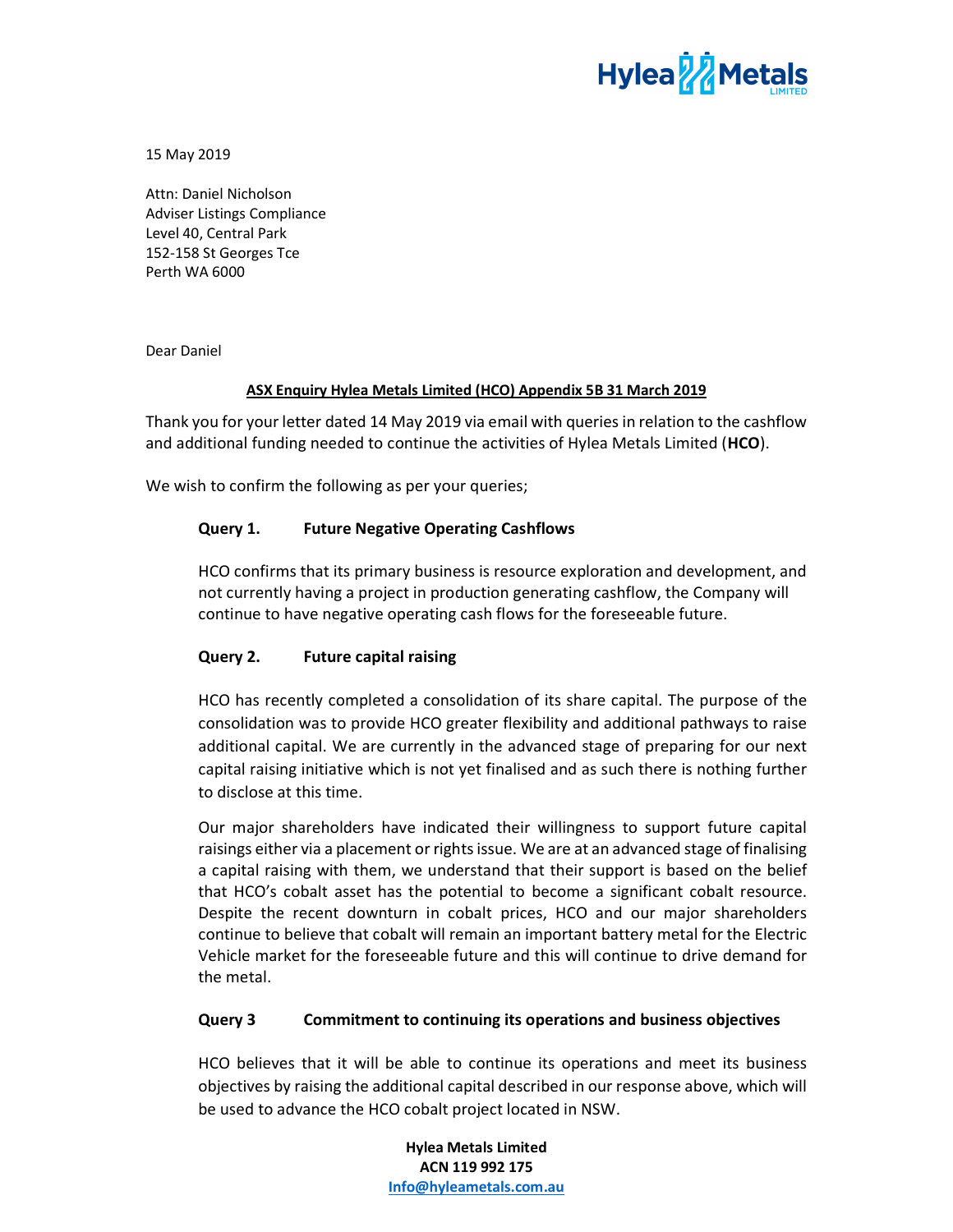

## Query 4 Compliance with Listing Rule 3.1

HCO confirms that to the best of its knowledge, it is in compliance with Listing Rule 3.1 and that there is not any information about its financial condition that should be given to ASX in accordance with that rule that has not already been released to the market.

### Query 5 Board approval and compliance with published continuous disclosure policy.

HCO confirms that its responses to the questions above have been authorised and approved by Simon Andrew, Managing Director of HCO, with delegated authority from the HCO Board to respond to ASX on disclosure matters.

For more information, please contact the Company Secretary or Managing Director on 08 9278 2441 or info@hyleametals.com.au.

Yours faithfully

Amanda Burgess Company Secretary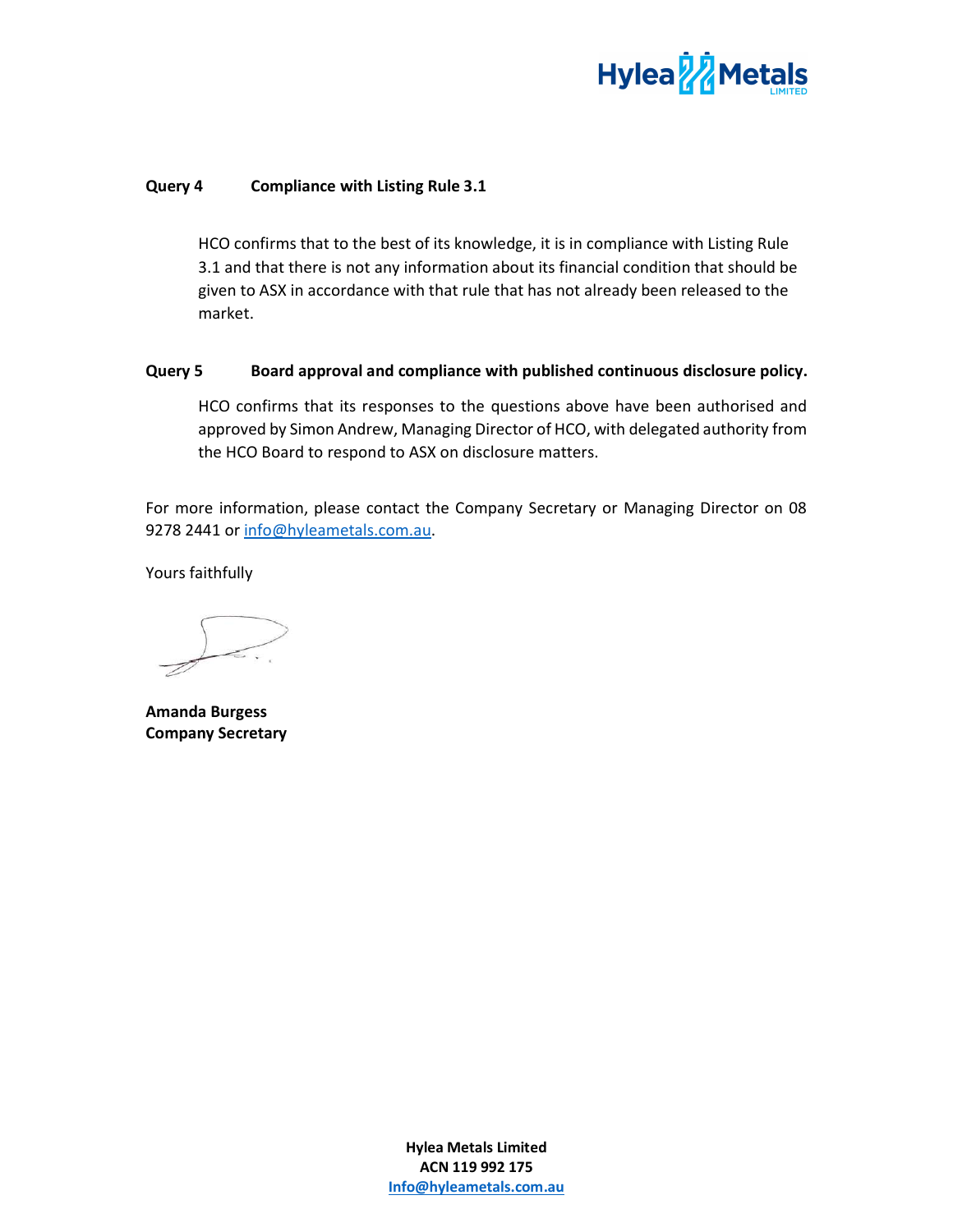

14 May 2019 Reference: 02096

Ms Amanda Burgess Company Secretary Hylea Metals Limited

By email

Dear Ms Burgess

#### **Hylea Metals Limited ('HCO'): Appendix 5B Query**

ASX refers to HCO's Appendix 5B quarterly report for the period ended 31 March 2019 lodged with ASX Market Announcements Platform on 30 April 2019 (the 'Appendix 5B').

ASX notes that HCO has reported:

- negative net operating cash flows for the quarter of \$156,000;
- cash at the end of the quarter of \$75,000;
- estimated cash outflows for the next quarter of \$300,000; and
- additional funding in the amount of \$150,000 by way of loan from Neon Capital Ltd ("Loan").

It is possible to conclude, based on the information in the Appendix 5B and after taking into account the Loan, that if HCO were to continue to expend cash at the rate indicated by the Appendix 5B, HCO may not have sufficient cash to continue funding its operations.

In view of that, ASX asks HCO to respond separately to each of the following questions and requests for information:

- 1. Does HCO expect that it will continue to have negative operating cash flows for the time being and, if not, why not?
- 2. Has HCO taken any steps, or does it propose to take any steps, to raise further cash to fund its operations and, if so, what are those steps and how likely does it believe that they will be successful?
- 3. Does HCO expect to be able to continue its operations and to meet its business objectives and, if so, on what basis?
- 4. Please confirm that HCO is complying with Listing Rule 3.1 and that there is no information about its financial condition that should be given to ASX in accordance with that rule that has not already been released to the market.
- 5. Please confirm that HCO's responses to the questions above have been authorised and approved under its published continuous disclosure policy or otherwise by its board or an officer of HCO with delegated authority from the board to respond to ASX on disclosure matters.

#### **When and where to send your response**

This request is made under Listing Rule 18.7. Your response is required as soon as reasonably possible and, in any event, by no later than **11:00 AM AWST Friday, 17 May 2019**. If we do not have your response by then, ASX will have no choice but to consider suspending trading in HCO's securities under Listing Rule 17.3. You should